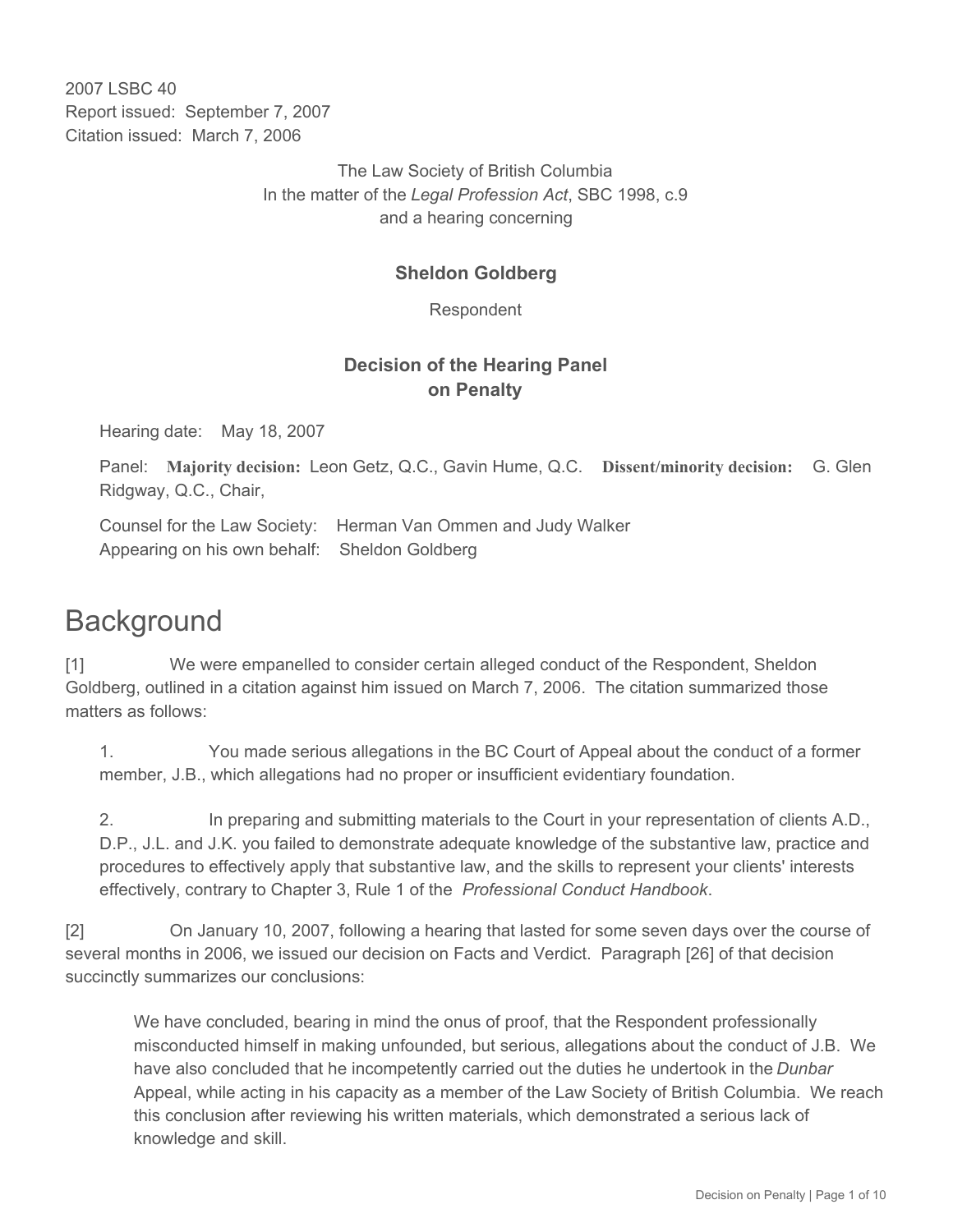# **Framework of Consideration**

[4] The conduct of the Respondent, that we judged both to constitute professional misconduct and to demonstrate his incompetence, can fairly be considered to have been unusual in at least one respect: it involved his performance as a barrister in connection with the preparation of materials for consideration by the Court in the *Dunbar* Appeals and in presenting those materials at the hearing. It occurred " in the face of the court" , as it were.

[5] Professional misconduct in Court is not unknown. See, for example, *Law Society of BC v. Botting,* [2001] L.S.D.D. 81 (misrepresentations to a Master). It does, however, seem relatively rare. It was not surprising, therefore, that counsel for the Law Society should say in his written submission that our findings of misconduct and incompetence " arose in circumstances which have not been widely considered previously by disciplinary panels." He did refer us to a number of prior decisions and we shall consider their relevance below.

[6] In *Law Society of BC v. Ogilvie,* [1999] LSBC 17, the hearing panel said (at paragraph 9):

Given that the primary focus of the *Legal Profession Act* is the protection of the public interest, it follows that the sentencing process must ensure that the public is protected from acts of professional misconduct. Section 38 of the *Act* sets forth the range of penalties, from reprimand to disbarment, from which a panel must choose following a finding of misconduct. In determining an appropriate penalty, the panel must consider what steps might be necessary to ensure that the public is protected, while also taking into account the risk of allowing the respondent to continue in practice.

The panel then set out a list of factors that, in its view - which has been widely accepted since - should be considered in disciplinary dispositions. Not all of them will be relevant in all cases; and in some cases other factors may require consideration. We set out below those factors that we think are relevant to our consideration here:

- a) the nature and gravity of the Respondent's conduct;
- b) the Respondent's age and experience;
- c) the Respondent's discipline record;

d) whether the Respondent has acknowledged the misconduct and taken steps to redress the wrong and the presence or absence of other mitigating circumstances;

- e) the possibility of the Respondent's remediation or rehabilitation;
- f) the impact of the proposed penalty;
- g) the need for specific or general deterrence;
- h) the need to ensure the public's confidence in the integrity of the profession; and
- i) the range of penalties imposed in similar cases.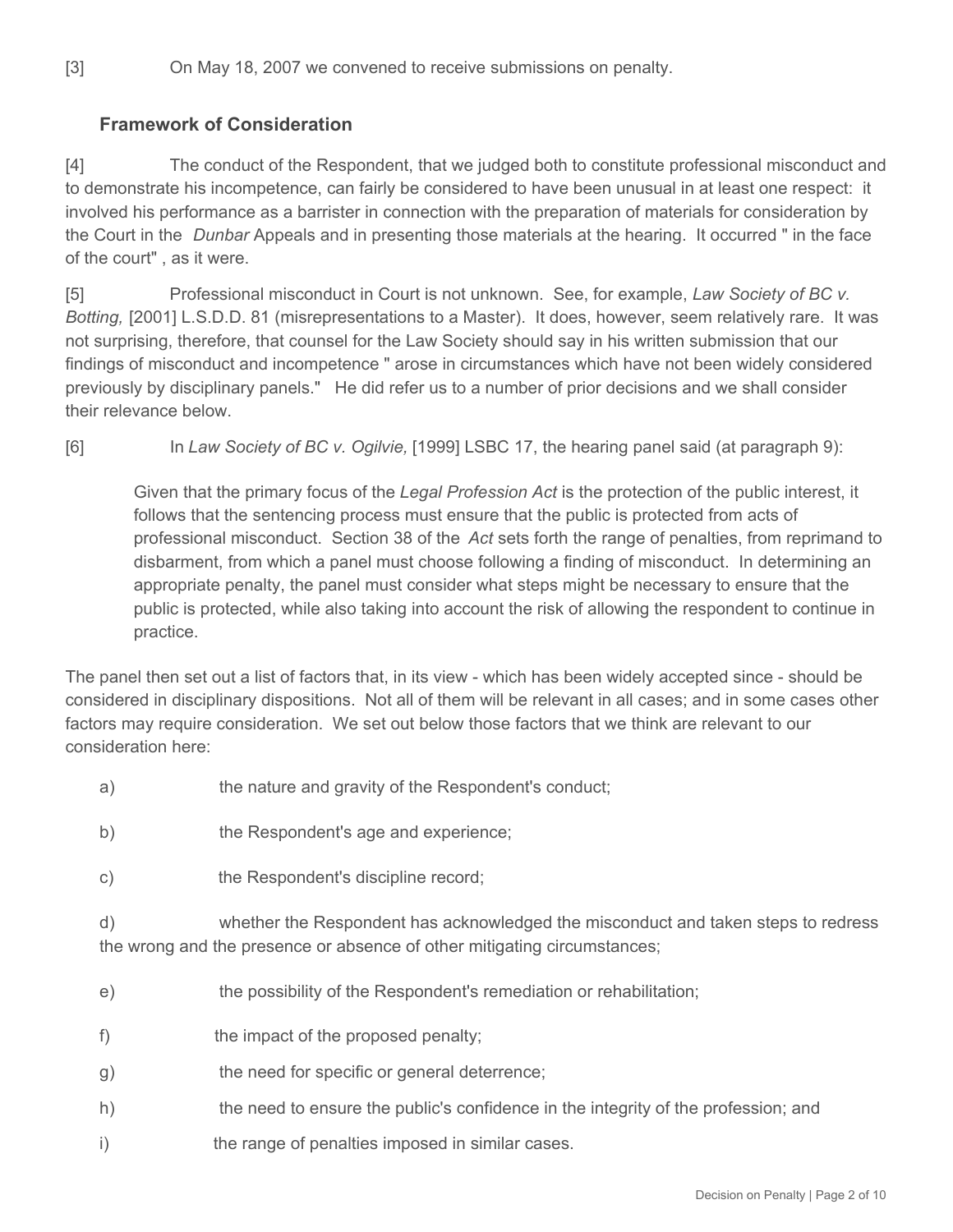Counsel for the Law Society adopted this list as a framework for his submissions concerning disposition. We think that is appropriate, and we too adopt it for our consideration.

[7] The Respondent made both oral and written submissions to us at the penalty phase of the proceedings. We listened to his oral submissions attentively, and we have read his written submissions carefully. Somewhat to our surprise, however, he has put before us virtually nothing relevant to the question before us.

[8] In the last paragraph of his written submission the Respondent says: " I do wish to appeal the findings of this Panel made January 10, 2007." Much of what he has had to say to us appears to be an attempt to justify or defend the conduct in respect of which we have already made adverse findings - in other words, to protest those findings. Whatever relevance that may have at some other time and place, it has been quite unhelpful to us in determining a fit penalty.

#### **The** *Ogilvie* **Factors Considered**

[9] We now consider the factors catalogued in the *Ogilvie* decision that seem relevant in this case.

## **The Nature and Gravity of the Respondent's Conduct**

[10] The *Dunbar* Appeals involved several distinct grounds of appeal. The Respondent's view, however, was that " the only potentially successful ground ... was counsel inadequacy at trial." (Decision on Facts and Verdict, paragraph [2]).

[11] In its judgment in the *Dunbar* Appeals, the Court of Appeal referred (*R. v. Dunbar,* 2003 BCCA 667, paragraph [22]) to the observations of the Supreme Court of Canada in *R. v. B. (G.D.),* [2000] 1 S.C.R. 520 and adopted by the Court of Appeal in several earlier cases, that " [f]or an appeal [on the ground of counsel incompetence] to succeed, it must be established, first, that counsel's acts or omissions constituted incompetence, and second, that a miscarriage of justice resulted." On the first point, as noted in the judgment in the *Dunbar* Appeals, the Courts have held that a " cautious approach" is appropriate.

[12] By the time the *Dunbar* Appeals came to be heard, therefore, the Courts had clearly and succinctly defined the contours of the argument in an " incompetence appeal" , and the limits of relevance.

[13] In our decision on Facts and Verdict we reviewed at some length the conduct that we judged to justify our finding of professional misconduct. See, in particular, paragraphs [37] to [47]. It is not necessary to repeat that review here. Essentially, they describe a pattern of conduct that reflected a comprehensive and seemingly almost wanton disregard, not only for the established limits of relevance concerning argument and evidence in an incompetence appeal, but also for well-known rules governing the admissibility of evidence in any case. We noted in paragraph [46] of that decision that " on innumerable occasions, [we] invited the Respondent to explain why, if the record showed that J.B. conducted himself incompetently, it was necessary in the appeals to advance any explanation or theory to explain the incompetence [particularly, we add here, explanations or theories quite unsupported by admissible evidence]. He either did not seem to understand the point or failed to respond to it."

[14] Paragraphs [49] to [63] of the decision on Facts and Verdict set out the considerations that led us to conclude that the Respondent was incompetent in the performance of his duties as a lawyer in his conduct of the *Dunbar* Appeals. Once again, it is not necessary to rehearse those considerations here.

[15] In our opinion, three factors make the Respondent's misconduct and incompetence particularly egregious: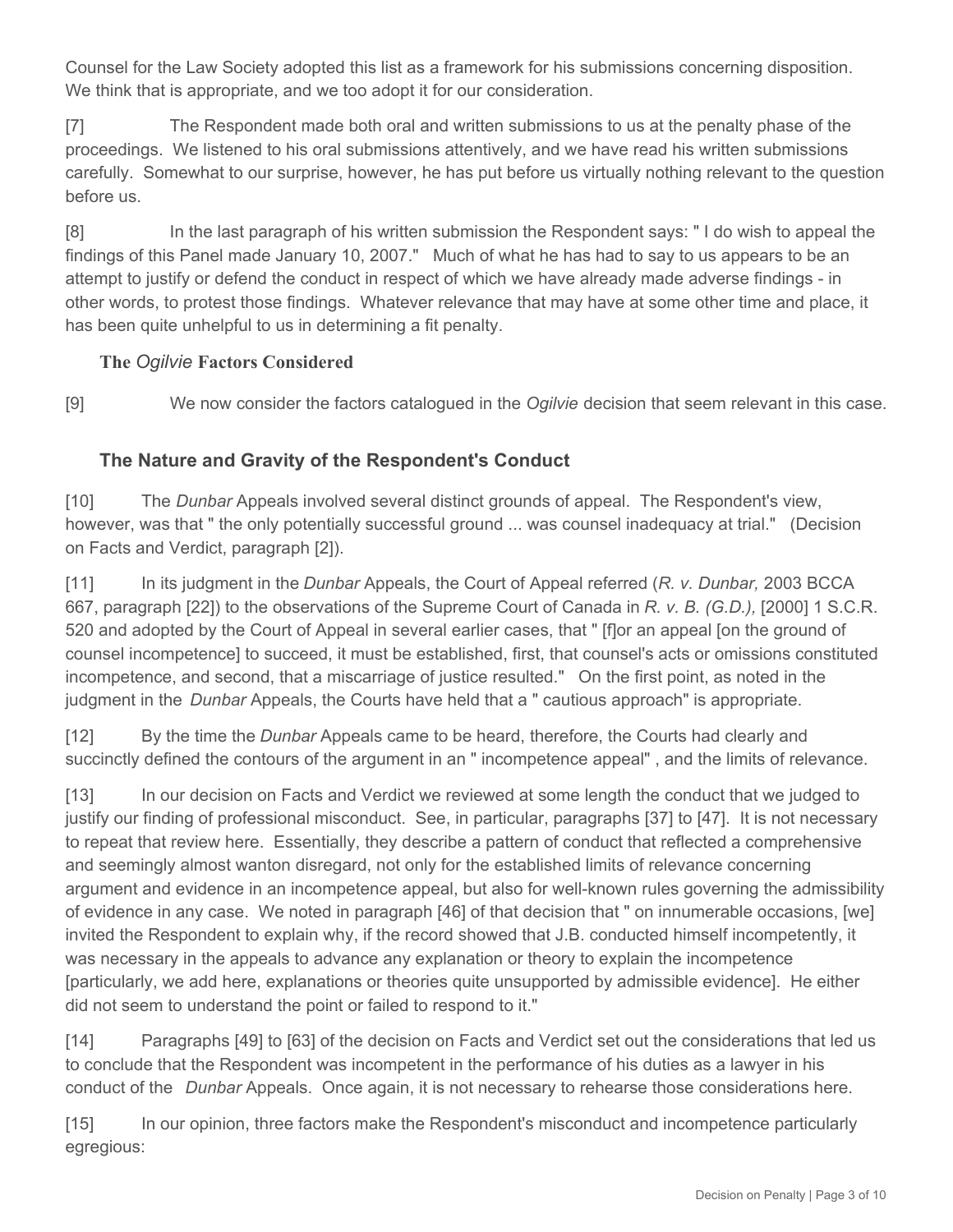(a) He cannot plausibly claim (and to his credit did not try to do so) ignorance of the rules, either about the admissibility of evidence generally, or the issues involved in appeals based on the ineffectiveness of counsel at trial. He is a senior, seasoned and experienced criminal defence lawyer. There is nothing particularly arcane or obscure about the rules determining the admissibility of evidence that he demonstrably disregarded. They are well known. Moreover, as we noted in our decision on Facts and Verdict (para. [32]), he is, or should be, familiar in particular with the jurisprudence relevant to cases of alleged counsel ineffectiveness, having previously appeared in several such cases. It is difficult to resist the conclusion that he decided that if he could not establish his theories about J.B.'s behaviour by properly admissible evidence, he would simply disregard the rules that prevented him from doing so. His approach in this respect seems to have been calculated and deliberate; at best it was cavalier.

(b) The Respondent has previously been chastised by the Court of Appeal for conduct apparently similar to that which occurred here. We refer to the observations of McEachern, C.J.B.C and Ryan, J.A. in *R. v. Dean,* (1997), 39 BCLR (3d) 287, quoted in paragraphs [33] and [34] of our decision on Facts and Verdict.

(c) The fact that the Respondent's misconduct, and his demonstrable lack of competence, occurred, as we have pointed out, " in the face of the Court" and was of such a degree as to prompt the Court of Appeal in the *Dunbar* Appeals to take the extraordinary step of appending an " Afterword" to their decision on the merits, specifically addressed to his improprieties. We noted in paragraph [7] of our decision on Facts and Verdict that " while the Reasons of the Court could be accepted as *prima facie*  evidence of the facts stated" we in fact undertook our own review of the evidence and argument. The strictures of the Court of Appeal were not only well founded but, with respect, were expressed with unusual restraint.

The age and experience of the respondent

[16] We understand that the Respondent has been practising almost exclusively as a criminal defence lawyer for approximately 35 years, and we have described him as " senior, seasoned and experienced." The public record suggests that he is a fearless, energetic, resourceful and persistent advocate with a passion for justice and single-mindedly devoted to the interests of his clients. His experience, not only generally but also in matters involving claims of ineffective representation by trial counsel, and in particular in the *Dean* case, should have alerted him to the inappropriateness, to put it no higher, of the course of conduct that he decided to pursue in the *Dunbar* Appeals. We remain completely mystified about why it did not.

#### **The Respondent's Discipline Record**

[17] The Respondent's first brush with the Law Society's disciplinary process seems to have occurred in May 1996, some 25 years after he started in practice. A Supreme Court judge had reported that the Respondent had made inappropriate and insulting remarks in Court. According to the Report of the Conduct Review Sub-Committee, " Mr. Goldberg became involved in a personal struggle with ... the trial judge" and had forgotten, " we trust momentarily" , that he owed it to the Court and the profession to show the utmost respect to the trial judge. The Subcommittee said that it was satisfied that the Respondent understood its views and recommended that no further action be taken.

[18] On two subsequent occasions - in November, 1997 and again in May, 2002 - the Respondent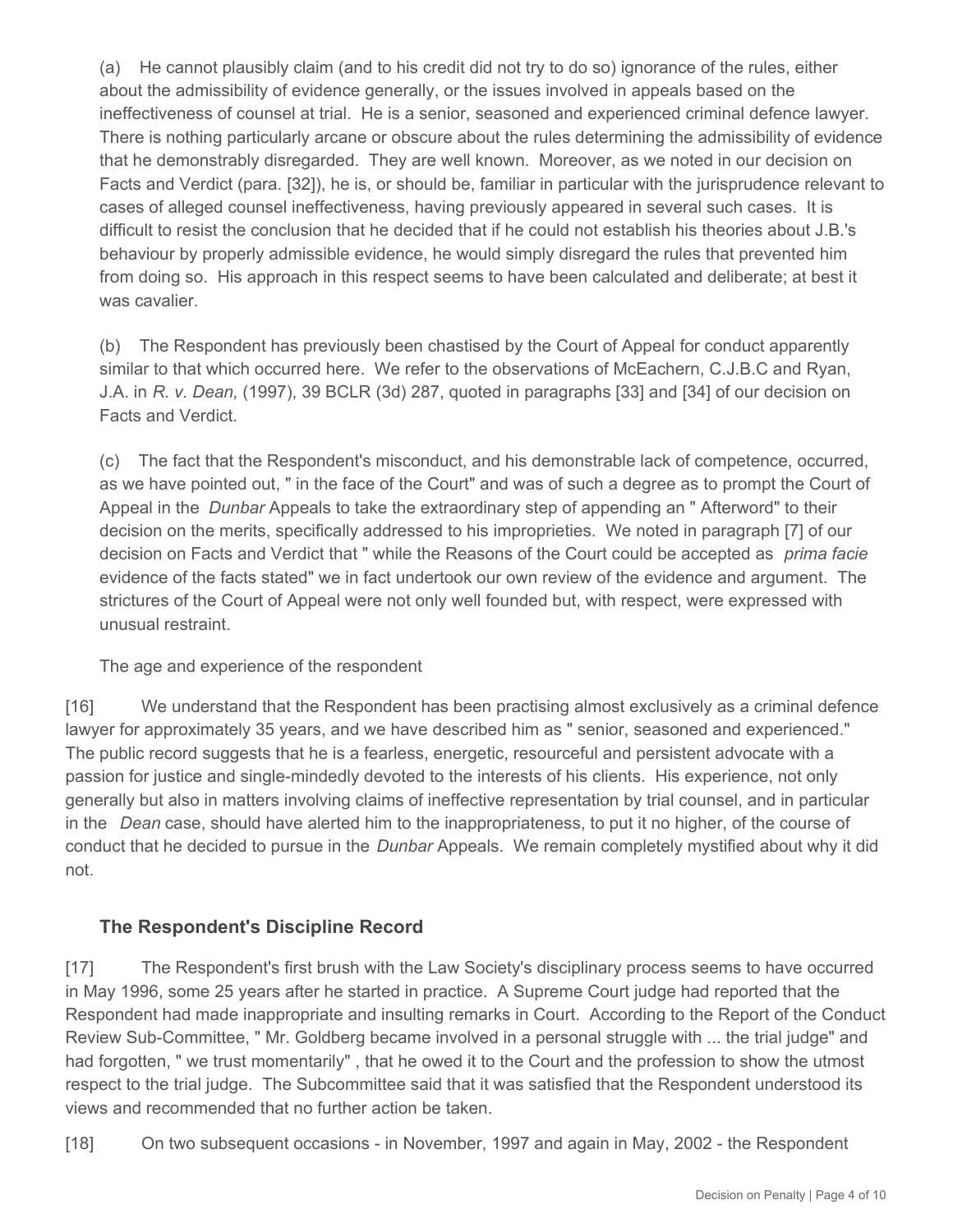became the subject of a Conduct Review as the result of reports from judges of his failure to appear in Court to handle matters that he was responsible for and, in a second case, making disparaging comments about the Courts and the judiciary. In neither case was any further action recommended or taken except that in the later case the Respondent wrote a letter of apology to the judge who had made the report.

[19] In May 2004, following a report by a judge of the Provincial Court, the Respondent was cited for allegedly having left a client unrepresented in mid-trial. The circumstances, which it is not necessary to detail, were somewhat unusual. A majority of the Hearing Panel found that the Respondent " professionally misconducted himself in abandoning his client in mid-trial, and in treating the Provincial Court Judge with disrespect." ( *Law Society of BC v. Goldberg*, 2005 LSBC 10, para. [80]). The dissenting member of the Panel, although considering the Respondent's conduct " inappropriate and unfortunate [and] ill-advised and contrary to the provisions of the *Professional Conduct Handbook*," did not think that it rose to the level of professional misconduct. (para. [92]). Following the penalty hearing, the Respondent was ordered suspended for 30 days. (*Law Society of BC v. Goldberg*, 2005 LSBC 22, para. [11]).

[20] The Respondent's formal discipline record does not tell us much that is helpful to our present task, aside perhaps from suggesting that he believes, quite wrongly in our view, that fearless advocacy and vigorous representation of client interests require that the normal rules of civility and of respect for the Courts be disregarded. Counsel for the Law Society suggested that the history shows that the Respondent " refuses or is unable to acknowledge his own misconduct." That may be a fair observation, but it adds little to what is otherwise apparent on the face of the record before us.

[21] Before leaving the subject of the Respondent's professional conduct record, however, there is one further matter that we should deal with briefly. In his written submission to us he referred to the report of a Conduct Review Subcommittee that was apparently convened for the purpose of reviewing with him the conduct that ultimately became the subject of the present citation. In his words, he was " asked, urged, required to write a letter of apology to" JB about whom, as we found, he made " unfounded, but serious, allegations." (Decision on Facts and Verdict, para. [48]). He apparently declined to write the letter of apology.

[22] The Respondent sought to introduce this report of the Conduct Review Subcommittee as part of his argument on penalty. Rule 4-12 of the Law Society Rules precludes this. It declares that such reports are " not admissible at the hearing." The Respondent argued, however, that, since that exclusion was manifestly designed for the protection of the member, he ought to be permitted to waive it. In the end, he did not press the point, counsel for the Law Society having consented to our receiving in evidence two letters written by the Respondent, apparently to the Subcommittee (but this is not entirely clear). Those letters attempt to explain why he declined to write the suggested letter of apology.

[23] For the most part, we did not find the correspondence helpful. There is, however, a revealing passage in one of his letters (dated June 1, 2005): " In retrospect I can only apologize for not having better proof. I cannot apologize for what in substance was true." But, absent any legally admissible evidence, " what in substance was true" is, in fact, nothing more than the Respondent's inexpert personal belief or opinion, inappropriate to be put forward as evidence or argument in a court of law. [1]

# **Acknowledgment of Misconduct, Redress of Wrong and Other Mitigating Circumstances; Need for Deterrence**

[24] The Respondent has clearly convinced himself that his opinion about the causes of J.B.'s alleged incompetence is well founded and that it was proper for him to make assertions about what he considered to be " in substance ... true" even though he did not have any legally admissible evidence to substantiate his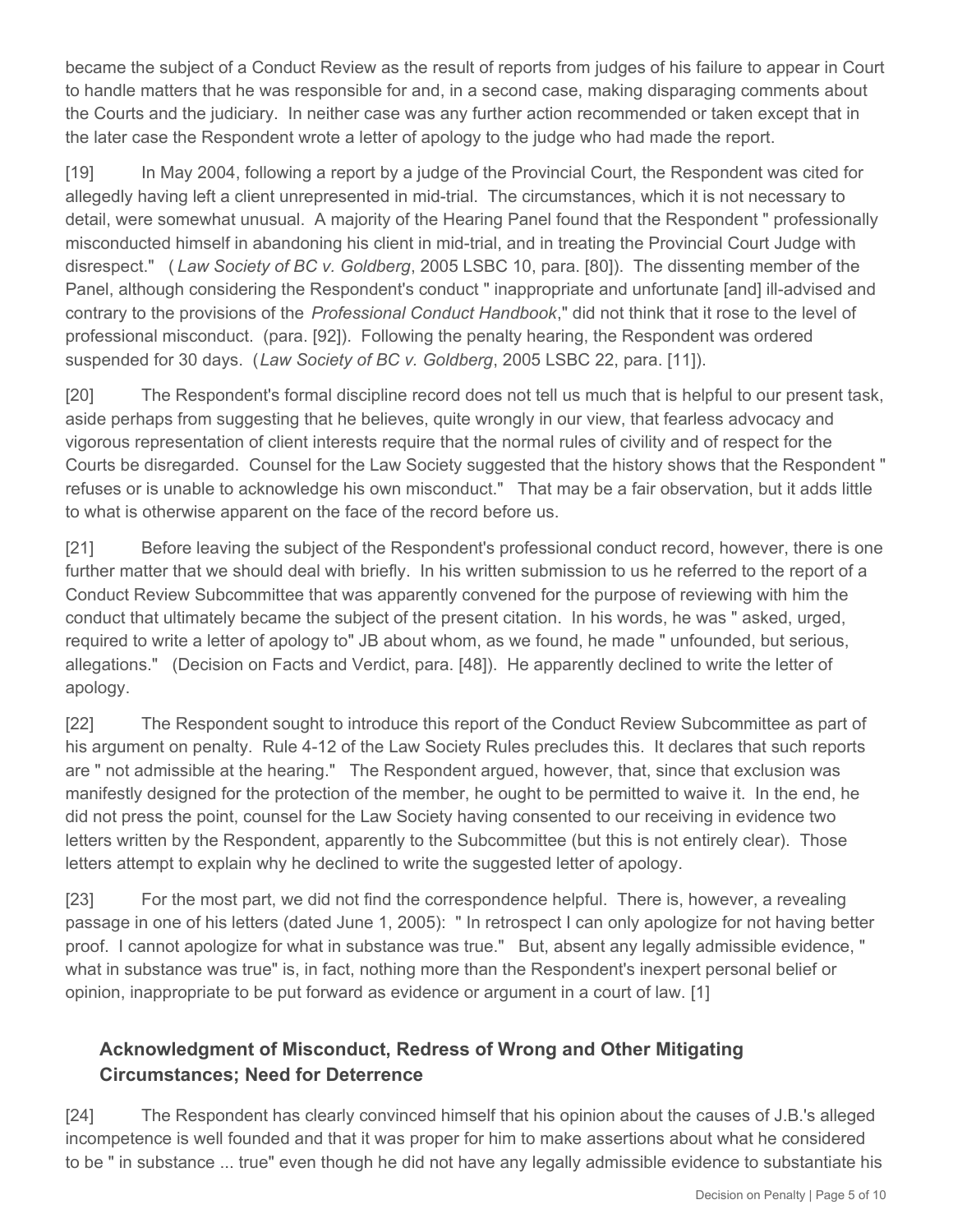belief. Taken as a whole, almost everything that he has said - to us and in his letters to the Conduct Review Subcommittee - indicates unmistakably that he does not acknowledge our conclusions or, indeed, those of the Subcommittee or the Court of Appeal.

[25] Except to the extent of his purported acknowledgment that he ought to have had " better proof" , the Respondent has resolutely maintained that there was neither professional misconduct nor incompetence. If there has been any, he says in his written submission, an apology is a sufficient sanction. We reject this proposition.

[26] In our decision on Facts and Verdict (at paragraph [25]) we expressed our opinion that the Respondent's defence amounted to the proposition that there is among the Courts, the Law Society and " the elite of the legal profession" a conspiracy to protect lawyers. He has taken exception to our use of the word " conspiracy" . His preference, it seems, is to describe the relationship among the Law Society, the legal profession and the Courts as being that of a " Mutual Admiration Society" . So be it. He complains that " the Law Society is dominated by considerations of professional courtesy and collegiality," [2] and he says that these considerations " ultimately inhibits their truth seeking function."

[27] It is not easy to unravel the meaning of the Respondent's observations in this connection. If intended to convey his belief that " the truth" must trump " considerations of professional courtesy and collegiality" , he offers nothing in the way of argument to support it. It is equally difficult to discern its relevance to the conduct of which a complaint has been made and that we have found to be deserving of discipline.

[28] As we have said, the Respondent has not to date acknowledged any misconduct in connection with his conduct of the Dunbar Appeals. His general approach to the matters that we have had to consider here suggests that it is improbable that he will ever voluntarily do so.

[29] The case for what was described in *Ogilvie* as " specific deterrence" is thus, having regard to all of the circumstances, clear and beyond argument. Responsible counsel cannot properly make or persist in assertions or allegations that are unsupported by admissible evidence; and responsible counsel do not in fact do so. They accept that, as it was put by Lord Hobhouse of Woodborough in *Medcalf v. Weatherill*, [2003] 1 A.C. 120, at paragraph 54:

The professional advocate is in a privileged position. He is granted rights of audience. He enjoys certain immunities. In return he owes certain duties to the court and is bound by certain standards of professional conduct in accordance with the code of conduct of his profession. ... The advocate must respect and uphold the authority of the court. He must not be a knowing party to an abuse of process or a deceit of the court. He must conduct himself with reasonable competence. He must take reasonable and practicable steps to avoid unnecessary expense or waste of the court's time. ... [B]arristers [are precluded] from making allegations, whether orally or in writing, of fraud or criminal guilt unless he has a proper basis for so doing.

These remarks were made, of course, with reference to the position of an English barrister. While there are differences between the regulatory and professional conduct structure for English barristers and those applicable to lawyers in British Columbia, we believe those differences to be irrelevant. Lord Hobhouse's distillation of the professional conduct obligations of an English barrister does not differ significantly from the substance of what is required under The Law Society's Canon's of Legal Ethics.

[30] The Respondent's conduct represented a marked departure, not merely from the way in which counsel are expected to conduct themselves, but also from the way in which, we believe, responsible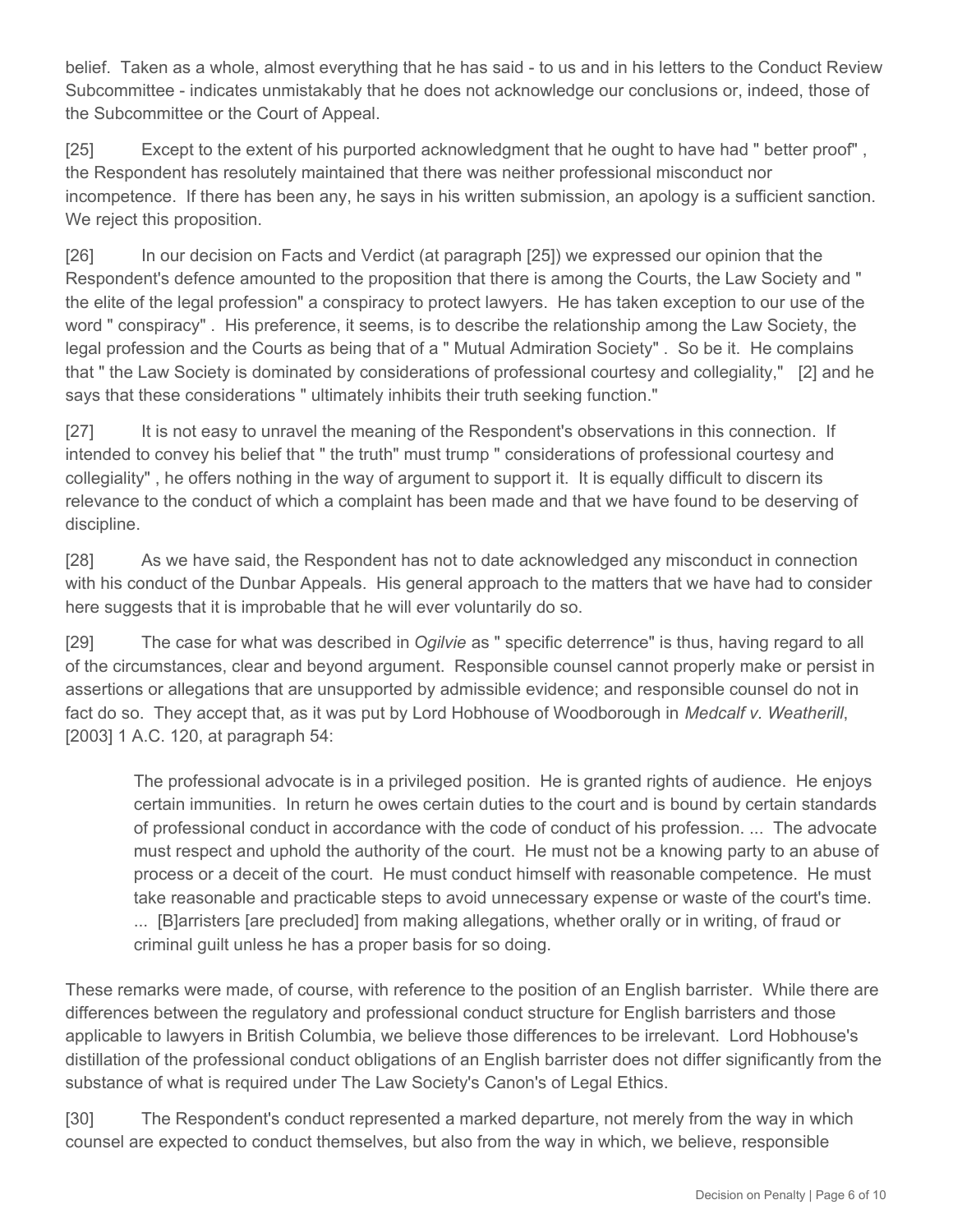counsel do in fact conduct themselves. This, taken together with the fact that the *Dunbar* Appeals marked the second occasion in which his conduct became the subject of judicial criticism, makes the case for specific deterrence overwhelming. Most lawyers do not need to be reminded of these things. The Respondent, it seems, must be.

#### **What is an Appropriate Sanction?**

[31] We have found this a difficult question.

[32] The Law Society contends that the appropriate penalty in the circumstances consists of the following elements:

(a) a suspension from the practice of law for a period of six to twelve months commencing July 1, 2007;

(b) the attachment of conditions to the Respondent's practice, to remain in force until varied or removed, that:

i) he must not represent any person, or appear as counsel, in the British Columbia Court of Appeal;

ii) he must not present any oral or written arguments in any Court based on an allegation of the ineffective assistance of previous counsel, and in circumstances where an argument based on the ineffective assistance of counsel should be made, the Respondent must refer the matter to another member of the Law Society;

iii) the Respondent must enter into a Practice Supervision Agreement, (a draft of which was put before us) with a Practice Advisor approved by the Discipline Committee, and must comply with all of its terms; and

iv) the Respondent pay costs of these proceedings in the amount of \$59,901.07, payment to be made on or before a date to be fixed by this Panel.

We consider each of these elements below.

#### **Suspension**

[33] In our view, having regard to all of the circumstances, the Law Society is fully justified in seeking the Respondent's suspension. Although the history is not encouraging, we think that a suspension should achieve our objective of bringing to his attention the fact that, as we have put it earlier, his conduct represented a marked departure, not merely from the way in which counsel are expected to conduct themselves, but also from the way in which responsible counsel do in fact conduct themselves.

[34] Counsel for the Law Society drew our attention to a number of decisions of other hearing panels, both in British Columbia and other Provinces. They reveal a wide variety of transgressions committed by lawyers, and the imposition upon those lawyers of an equally wide variety of sanctions: suspensions ranging from 90 days to one year, sometimes combined with other conditions, such as a requirement to satisfy an examining committee of competence in a particular field (e.g. *Law Society of BC v. Cunliffe,*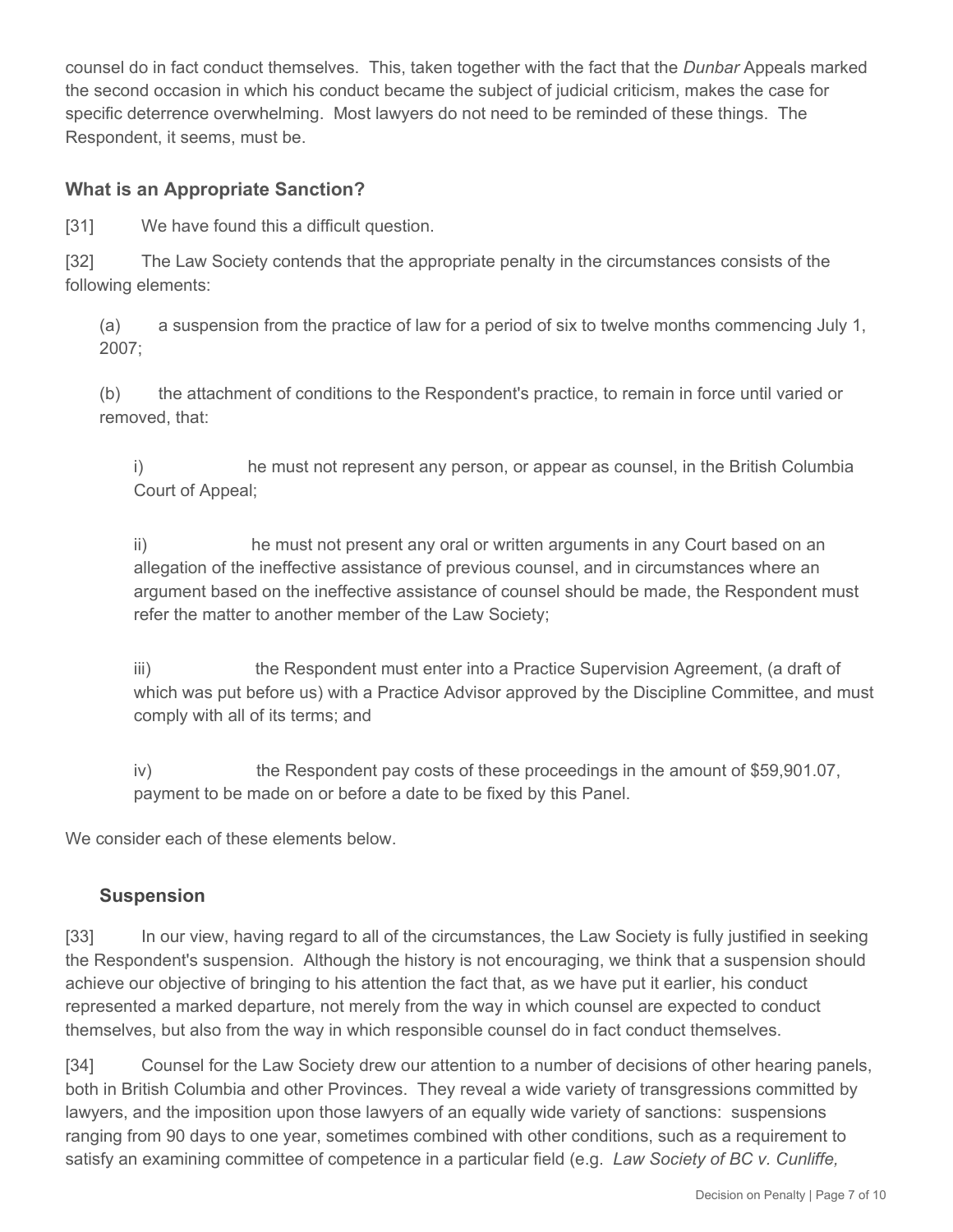[1993] L.S.D.D. No. 207), or a restriction on the scope of practice (e.g. *Law Society of BC v. Legge,* 2004 LSBC 02 and *Law Society of Upper Canada v. Ward,* [1995] L.S.D.D. No. 6), or a requirement to practise for a period only in association with another lawyer (*Law Society of Upper Canada v. Batchelar,* [1996] L.S.D.D. No. 40). The sort of conduct that gave rise to these sanctions, although generically described as " professional misconduct" or " incompetence" , varied from lying and displaying " a casual disregard for the truth" (*Law Society of BC v. Botting*, [2001] L.S.D.D. No. 21), committing breaches of trust and of applicable trust accounting rules (*Legge, supra),* to appearing in Court " totally unprepared" (*Law Society of Alberta v. Backhaus*, [1994] L.S.D.D No. 210), and failing to disclose conflicts of interest (*Law Society of Upper Canada v. Batchelar*, *supra*). Some of the lawyers sanctioned had a disciplinary record; others had none. Some of those suspended or otherwise sanctioned had been practising for many years, others for a relatively short period of time.

[35] It is trite to say that each case depends upon its own facts, and because comparisons are difficult, their value as guides is extremely limited. We do not think there is anything to be gained from a detailed review of these cases (and others to which we were referred). We must do what we think is right in the public interest in the circumstances of this case, and this requires that the Respondent be forcefully reminded that his conduct in the *Dunbar* Appeal - conduct markedly similar to that in which he had engaged before - is simply unacceptable and must not be repeated.

[36] A suspension for 90 days should achieve that objective by providing the Respondent with the opportunity, freed for a time from the demands of a busy criminal defence practice, to reflect upon his behaviour, upon the privileged position that lawyers enjoy in our society and upon the obligations that flow from that position.

[37] Why 90 days rather than, say, 120 or 180? It is difficult to provide a reasoned response except to say that our purpose is disciplinary and not punitive and that we fear that a longer suspension could have results that will cross that line.

[38] The Respondent advised us that if we concluded that a suspension of any duration should be ordered, it would cause the least disruption to clients to whose representation on serious criminal charges he is already committed, if the suspension were to come into effect as of January 1, 2008. That is a reasonable request, and we so order.

#### **Limitations on Scope of Practice**

[39] As we have noted, counsel for the Law Society asked us to impose certain limitations upon the Respondent's right to practise upon his reinstatement. Among these were that he must not represent any person, or appear as counsel, in the British Columbia Court of Appeal; or present any arguments in any Court based on an allegation of the ineffective assistance of previous counsel, and in circumstances where an argument based on the ineffective assistance of counsel should be made, he must refer the matter to another member of the Law Society.

[40] In our view these particular limitations go far beyond what is necessary, and we do not therefore accede to this request. We do, however, think that the Respondent's conduct of any appeal involving an argument based on the ineffective assistance of counsel at trial should be made subject to the limitation that all written materials relating to that argument should be subject to review prior to filing. A somewhat broader provision than this is contemplated by one of the clauses in the draft Practice Supervision Agreement proposed by the Law Society and that we consider below. Although, as will be seen, we do not favour an agreement having the scope proposed by the Law Society, we do think that a more limited agreement, addressed to this one issue, is appropriate.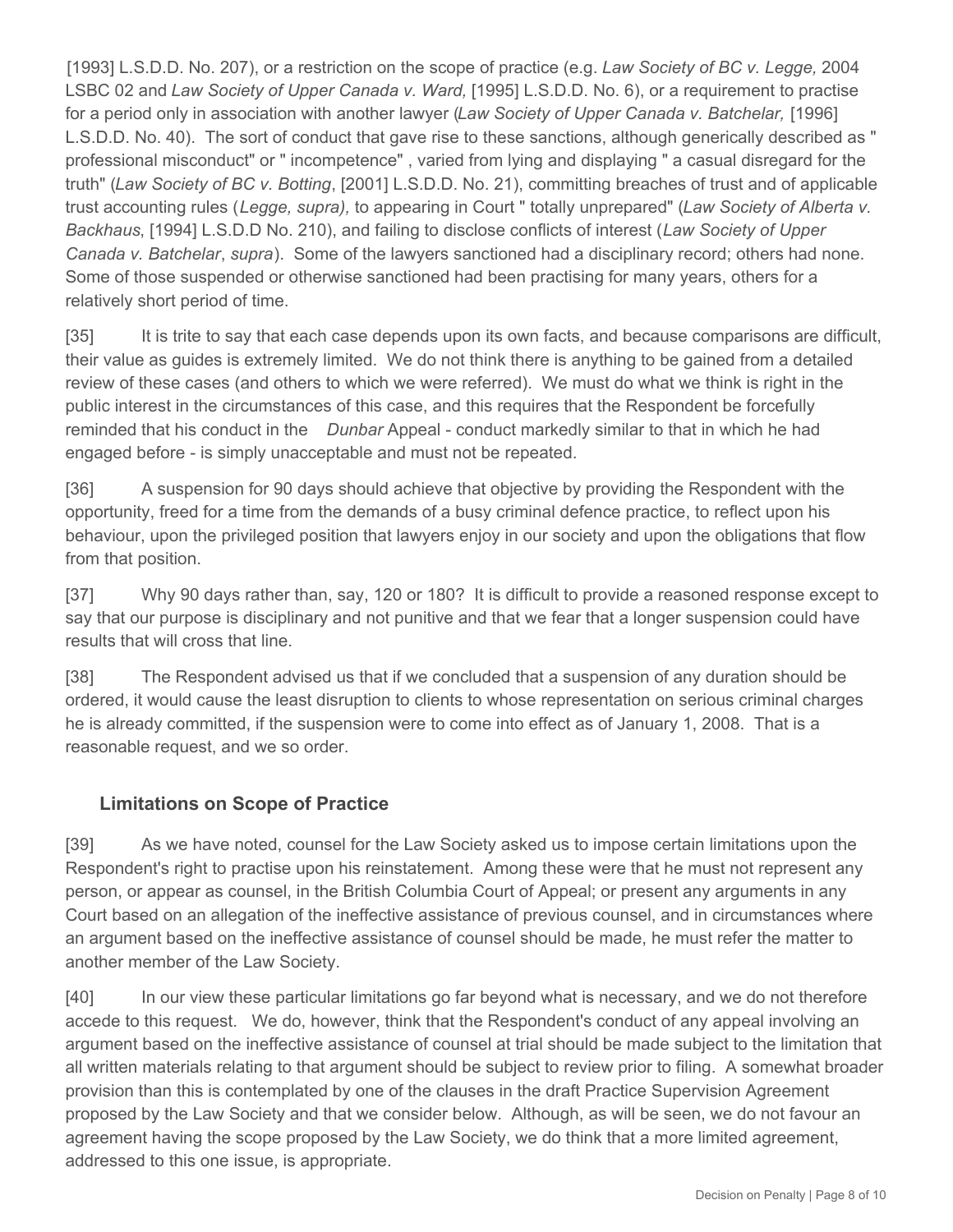## **Practice Supervision Agreement**

[41] The draft Practice Supervision Agreement put before us has some exceedingly far-reaching provisions. It requires the Respondent, among other things, to provide the supervisor with detailed information concerning all open files. This information, which must be updated monthly, includes:

(a) the subject matter of the file including a description of the nature of the legal issues involved and the underlying facts;

(b) the legal arguments that he intends to make concerning the subject matter of the file; and

(c) the time, date and reason for the last communication with the client and with the Crown.

In addition, the supervisor must be allowed to review the Respondent's files on a " regular and ongoing basis" at least monthly. Finally, the Respondent must provide to the supervisor copies of " all written materials" that he intends to submit to or file with any Court so that they can be reviewed by the supervisor before being filed.

The obligations imposed on the supervisor under the draft agreement include:

(a) reviewing the Respondent's chambers and trial preparation work " to ensure that all legal issues have been considered, appropriate evidence obtained, options and strategies for settlement canvassed with the client and all other necessary steps taken in a timely way;

(b) meet monthly with a representative of the Crown, with a representative of the Provincial Court and of the Supreme Court, in each case " to identify any concerns with respect to the conduct of the member in the presentation of cases or his dealings with members of the Bench and Court staff.

Finally, the supervisor and the Respondent must meet at least monthly.

[42] We do not think that the implementation of a Practice Supervision Agreement of this kind is justified. Moreover, in our view it is impractical. First, the financial and administrative burdens that the agreement would impose upon the Respondent verge on the oppressive. It is difficult to imagine how, in the face of these burdens, he could continue to conduct a practice at all. We also think that such an agreement would impose such onerous obligations upon the supervisor as to make it improbable, in our view, that anyone could be found who would be in a position to discharge them or willing to do so. [3] We do not think that any public interest consideration warrants the adoption of such an agreement, nor, in our opinion, will it advance the cause of specifically deterring the Respondent from engaging in a repetition of the conduct that has brought him here.

[43] As indicated above (paragraph [40]) we think that a more limited Practice Supervision Agreement requiring the Respondent to submit to a Practice Supervisor for review before filing any written material relating an argument based on the ineffective assistance of counsel at trial. We assume that the details of an agreement to this end can without difficulty be worked out between the Law Society and the Respondent. We shall, however, retain jurisdiction to deal with any difficulties that may arise in this connection.

#### **Costs**